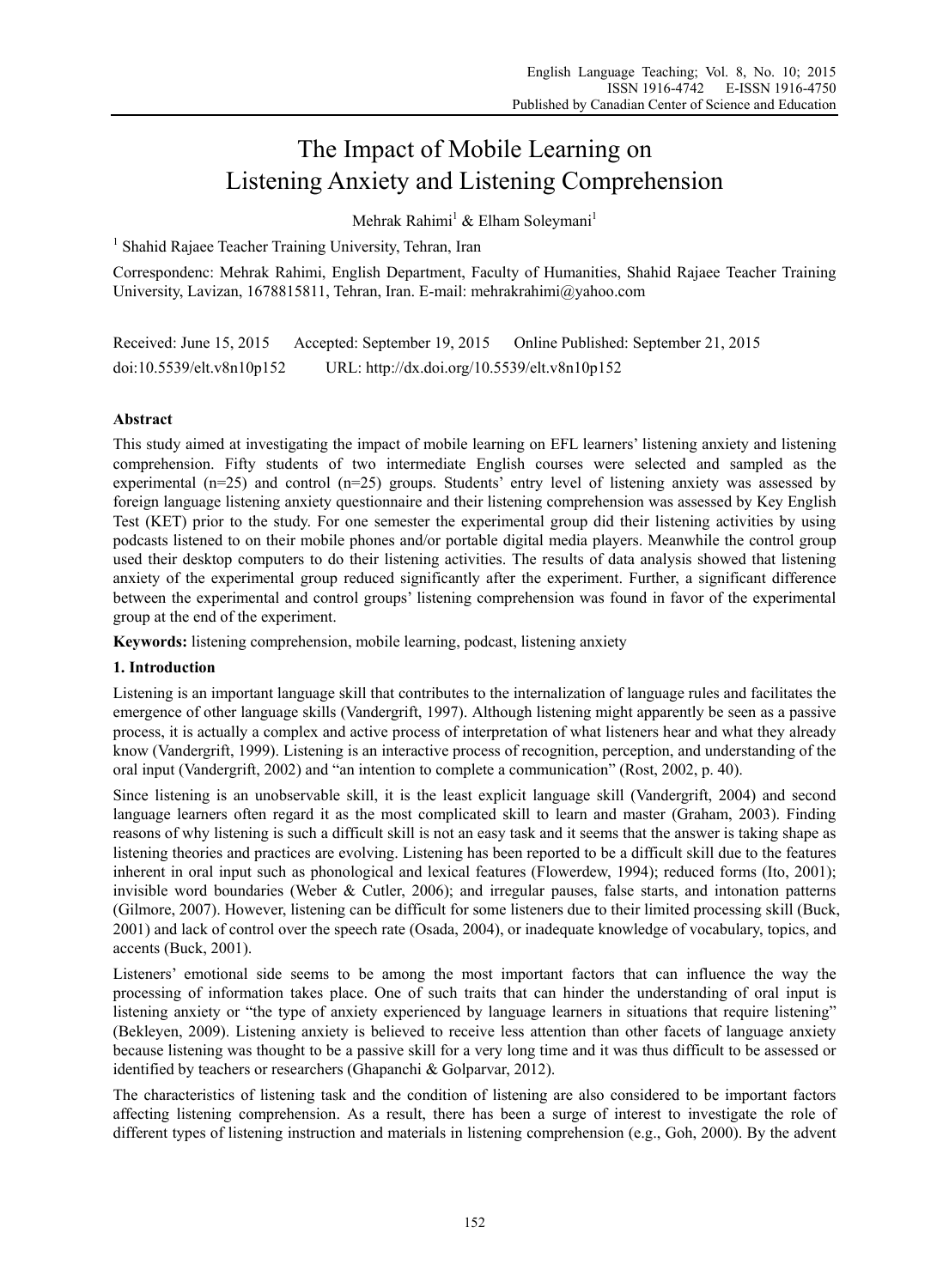of technological tools, the experts' attention has been shifted to studying the role of computer-based learning environment on both decreasing language learning anxiety and increasing teaching/learning efficiency. Recently, Web 2.0 affordances (wikis, podcasts, social networking, and blogs) have been found to impact language learning in general and the development of language skills in particular. While Wikis and blogging have been reported to be useful in teaching and practicing written language skills (e.g., Li, 2011), podcasting has been found to be beneficial in improving oral language skills (e.g., Kim, 2011) especially listening (Rosell-Aguilar, 2007). What seems to be neglected in podcasting research, however, is its contribution to mobile learning (m-learning), that is, learning anywhere at any time (Evans, 2008). Podcasts have significantly contributed to taking m-learning to the next generation as they extend learning out of the classroom situation (McKinney, Dyck, & Luber, 2009). Podcasting enables learners to do the listening activities at their own pace and at suitable time and place, as well as practicing individually. In this way, learners are provided with informal language learning out of the classroom while flexibility, portability, time-shifting and multitasking are added to learning (Thorne  $\&$ Payne, 2005).

It is thus logical to argue that the type of listening task podcasts provide listeners with and the condition of listening practice they offer can lower EFL learners' listening anxiety as listening processing can take place more efficiently with the help of technology. The purpose of this study is to investigate the impact of listening to podcasts on mobile devices -in comparison to desktop personal computers- on EFL learners' listening anxiety and listening comprehension. Research questions of the study are as follows:

1). Does mobile learning have any impact on EFL learners' listening anxiety?

2). Does mobile learning have any impact on EFL learners' listening comprehension?

#### *1.1 Listening Anxiety*

Listening comprehension complexity can frequently cause irritation and anxiety among second or foreign language learners (Graham, 2006). Anxiety is one of the vital individual differences that is defined as "the subjective feeling of tension, apprehension, nervousness, and worry associated with an arousal of the autonomic nervous system" (Horwitz, Horwitz, & Cope, 1986, p. 125). Concerning the impact of anxiety on foreign language learning, two types of anxiety exist, facilitating or debilitating. Facilitating anxiety can act as a motivator of the learners (Ellis, 1994); while debilitating anxiety linked to language skills like listening (McIntyre & Gardner, 1994 cited in Gregersen, 2007) causes learners to avoid the language learning process (Zhang, 2001). Research shows a significant negative correlation between foreign language listening anxiety and listening proficiency of the learners (Kim, 2000). Anxious learners lack confidence and are not able to spot language errors (Gregerson, 2003); can be distracted easily; have concentration problems and might have limited short-term memory capacities (Piechurska-Kuciel, 2008); might forget previously learned materials; and tend to be passive in classroom activities in comparison to their less anxious peers (Horwitz, Horwitz, & Cope, 1986).

Listening anxiety affects listening comprehension as well as listening ability (Horwitz & Cope, 1986) mainly when the text is incomprehensible to the listener and thus can hinder students' success in listening (Ozbay, 2010). This type of anxiety which is associated with listening tasks is called listening anxiety. Learners' listening anxiety varies according to their level of ability in foreign language listening (Mills, Pajares, & Herron, 2006). The reasons of listening anxiety might be attributed to the problematic nature of listening (Christenberry, 2003), nature of the speech, level of difficulty, lack of clarity, lack of visual support, lack of repetition, spontaneous speech, fast speech, and unfamiliar accents/topics (Vogely, 1998). Authenticity of the listening text and external environmental factors such as noise, inaudibility, and incomprehensibility of the listening material can also affect emotions of the listeners (Gonen, 2009). Also, facing a difficult or new listening situation and misunderstanding the rest of the aural input because of not hearing some words have been identified as sources of listening anxiety (Kim, 2000).

Learners might encounter listening anxiety in three stages: pre-listening which is linked to varied distractions and not being familiar with the topic; during listening and post-listening when anxiety is created as a result of listener's failure to make a connection between new and previous knowledge (Tobias, 1986). If students improve their listening skills, all the negative influences of anxiety start to disappear (MacIntyre & Gardner, 1989). Hence, the teachers would try to help the learners conquer their listening anxiety by applying new approaches to teaching and/or providing less anxiety provoking learning environments and listening tasks.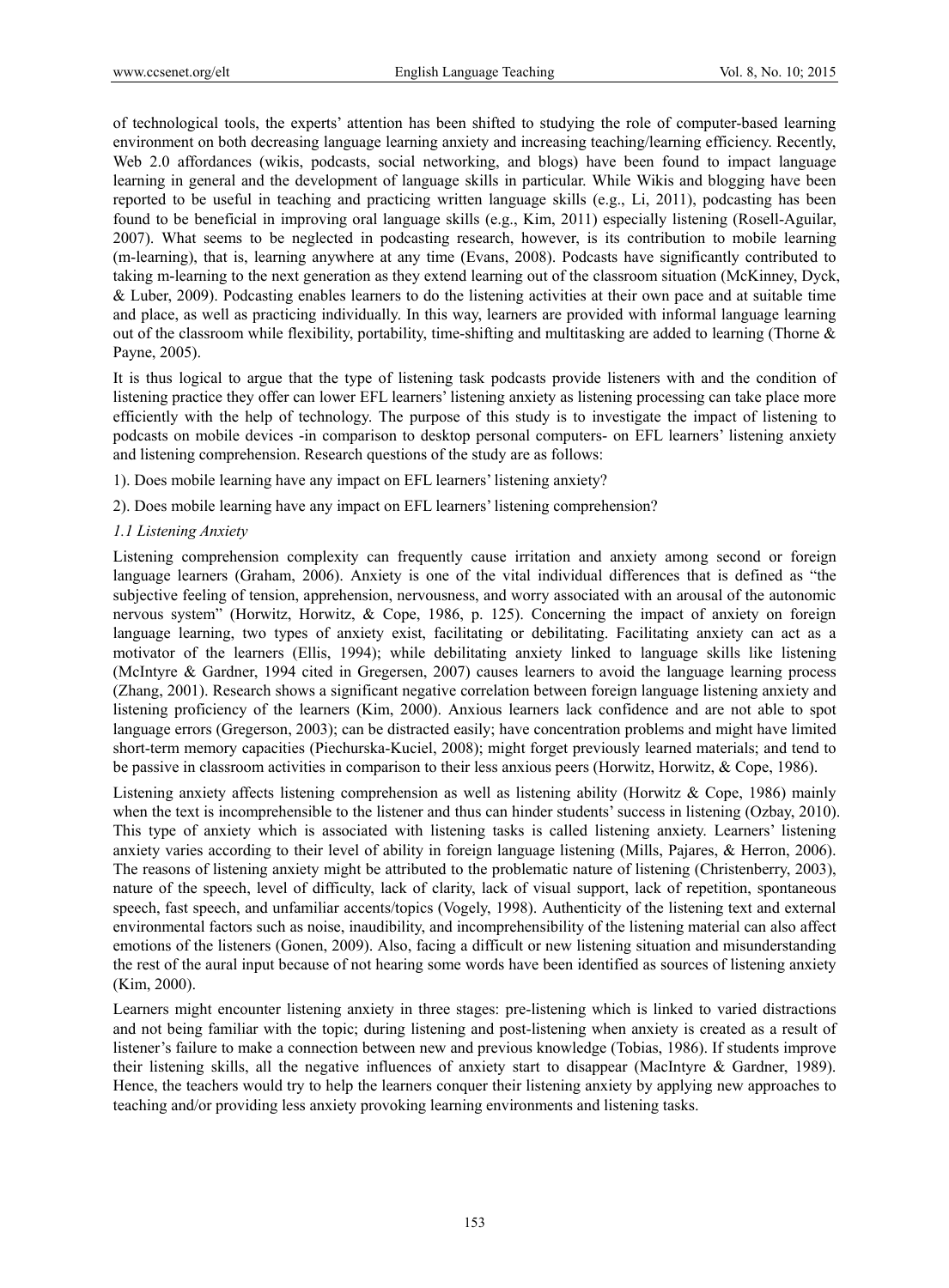## *1.2 Podcasting Technology*

The second-generation of Web, known as Web 2.0, has provided new ways of online communication (Warschauer & Grimes, 2007) with its exclusive tools for communication, interaction, and collaboration (Bennett et al., 2012). Web 2.0 concentrates on the extensive applications such as blogs, video sharing, social networking and podcasting to connect the users to web authoring rather than just making use of it (Anderson, 2007). Due to the educational benefits and potentials of Web 2.0 technologies and affordances, Web 2.0 has become enormously popular around the world and is used extensively by teachers and students.

Among web 2.0 tools podcasts have been found to be very useful for educational purposes (O'Bannon et al. 2011). The word podcast is a combination of the words iPod (a popular portable media player) and broadcast (Rosell-Aguilar, 2007), and consists of media files that can be distributed via the Internet and played on computers and handheld devices such as cell phones, iPods, or other digital audio players (Mathieu, 2009). Podcasts may be delivered in audio formats only or in enhanced formats, audio and video. Video podcasts are audio-visual files that are distributed in a digital format through the Internet using personal computers or mobile devices (Kay & Kletskin, 2012). They are perhaps best known to students through the YouTube website where over three billon clips are viewed each day (Henry, 2011).

Podcasts supply educational content in a format that is fitting to the student needs as it is available whenever and wherever the student wants (Lazzari, 2009). The mobility of learning is considered as an advantage of podcasting although students can also choose to listen to podcasts on a computer in a "study-like" environment (McKinney, & Page, 2009). Podcasts can be used for different purposes such as substituting classroom lectures, supplementing additional materials for classroom teachings, and raising creativity and collaboration among students (Rahimi & Katal, 2012). Two types of podcasts frequently used in language education (Rosell-Aguilar, 2007) are:

 Authentic podcasts: they have authentic content that are produced and used by native speakers such as news.

 Language courses podcasts: they can be categorized into stand-alone language courses and add on materials for particular classes or independent audience.

Research shows that podcasts have several educational benefits. Podcasts can be easily published, subscribed, and used across multiple settings and they can facilitate recording and distributing teachers' notes and lectures as well as students' projects and interviews (Campbell, 2005). They may provide oral history archiving and on-demand distribution and foster the integration of in-class and out-of-class activities (Meng, 2005). In language classes they make authentic foreign language materials available for download (Thorne & Payne, 2005); combine the advantages of radio and cassettes (McLoughlin & Lee, 2007); and increase creativity, independent learning and collaboration (Clothey & Schmitt, 2008). Podcasts empower students by giving them opportunities to create and publish for a real audience (Salmon et al., 2008), create intrinsic and extrinsic motivation (O-Bryan & Hegelheimer, 2007), provide students with group and personal feedback (France & Wheeler, 2007), facilitate revisiting of teaching/learning materials (Brittain et al., 2006), and encourage active learning (Jenkins & Lynch, 2006).

The new generation of students who has grown up and lived with digital technology can use podcasts easily and efficiently on their portable digital tools (such as cell phones, MP3, MP4) to promote mobile learning. Podcasts allow students to access educational materials at home, while commuting to university or work, or doing any activity they choose (Prensky, 2001). They can play the recordings at any time rather than be confined to fixed study times (Townend, 2005). This impacts students' motivation, lowers their fear of learning, and possibly increases their learning outcome.

## **2. Method**

## *2.1 Participants*

Fifty intermediate EFL learners participated in this study. Those participants who had access to portable media player tools (such as mobile phones, MP3, MP4) to listen to audio files anywhere and anytime were put in the experimental group (n=25). Those who did the listening tasks on their desktop computers were put in the control group ( $n=25$ ). The participants were all female and ranged in age between 12 and 30 (mean=17.94, SD=6.60).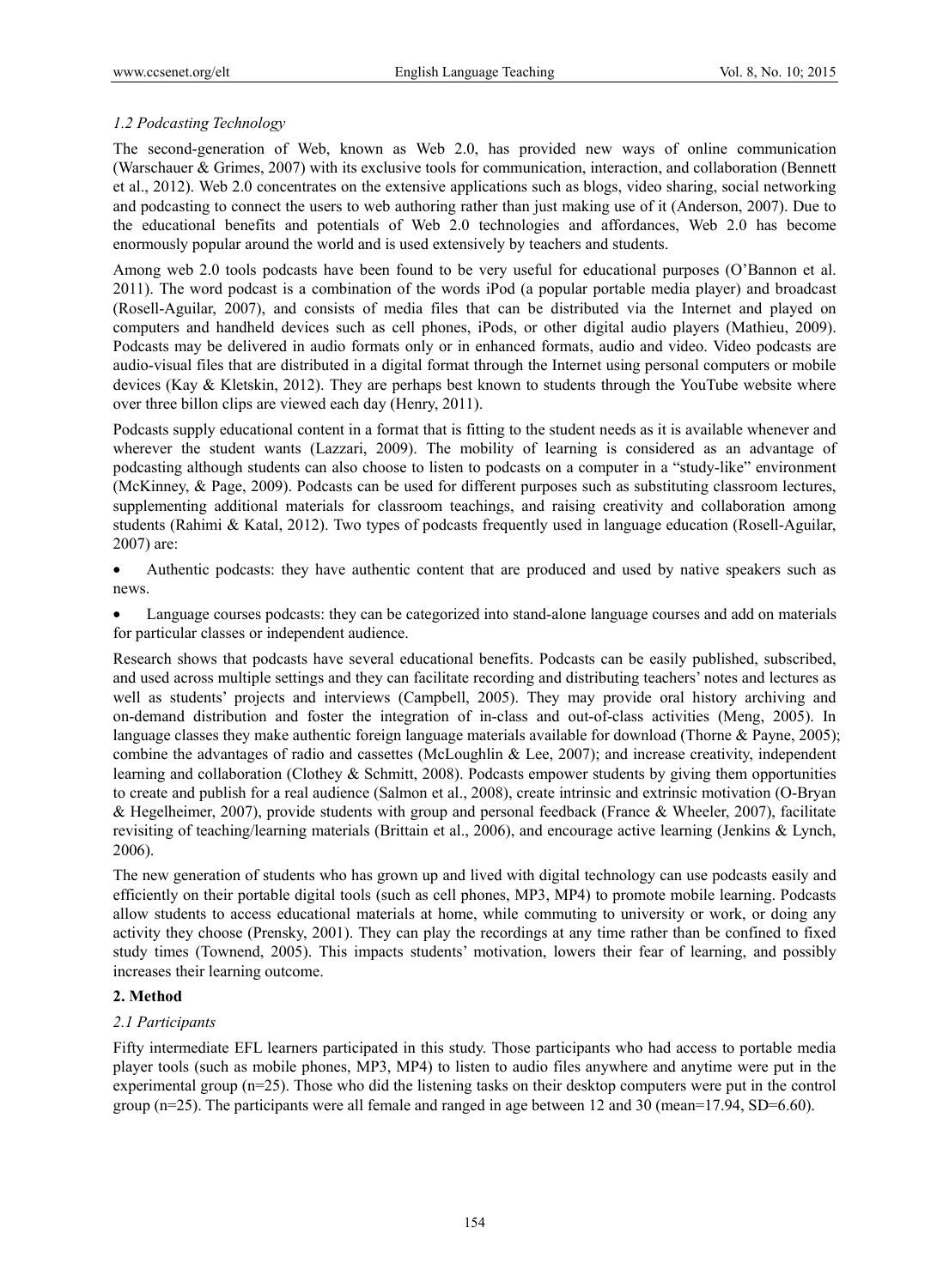# *2.2 Instruments*

Two instruments were used in this study:

- Foreign Language Listening Anxiety Questionnaire
- Key English Test (KET)
- 2.2.1. Foreign Language Listening Anxiety Questionnaire

Foreign Language Listening Anxiety Questionnaire (FLLAQ) (Kimura, 2008) was used to assess learners' language listening anxiety. The scale was translated into Persian and then back-translated to check the clarity and accuracy of its wording. The scale has 26 items that are categorized into 3 factors including emotional anxiety, worry and anticipatory fear.

The respondents were asked to rate themselves regarding how they felt anxious when they listened to English texts on a six-point Likert scale including 1 'never', 2 'rarely', 3 'seldom', 4 'often', 5 'usually', and 6 'always'. The reliability of the scale was estimated to be 0.91 for the whole scale and 0.85, 0.86, and 0.80 for the subscales respectively.

# 2.2.2 Key English Test

The Key English Test (KET) examination is a type of examination developed by Cambridge ESOL called the Cambridge Main Suite (KET, 2009). KET has three main sections including: reading and writing, listening, and speaking.

For the purpose of this study, the listening part of KET was used to assess participants' listening ability before and after the study. The listening part has 5 parts and 25 items; and its administration takes around 35 minutes.

The reliability of the scale was calculated using KR20 and found to be .86.

## *2.3. Procedure*

Two groups of students were selected based on their access to portable digital devices or desktop computers to listen to audio files in the format of podcasts. Both groups listened to 12 podcasts to do the listening activities of their course for twelve weeks. The students were asked to do a variety of exercises based on the audio files. The experimental group downloaded and saved the podcasts on their portable devices and thus listened to them anywhere at any time. The control group listened to the files on their desktop computers so they did not experience mobile learning.

# **3. Results**

*3.1 M-learning and Listening Anxiety* 

Table 1 summarizes the mean scores of both groups' listening anxiety after the experiment.

| Groups                      | Mean  | SD   |  |
|-----------------------------|-------|------|--|
| Control group $(n=25)$      | 3.912 | .841 |  |
| Experimental group $(n=25)$ | 2.903 | .488 |  |

Table 1. Descriptive statistics of listening anxiety posttest

As Table 1 shows, the experimental group had lower mean score on anxiety questionnaire after the experiment (Mean=2.903) in comparison to the control group (Mean=3.912). In order to answer research question 1 and test whether this difference was statistically significant, a one-way between-groups analysis of covariance (ANCOVA) was conducted. Preliminary checks were conducted to ensure that there was no violation of the assumptions of normality, linearity, homogeneity of variances, homogeneity of regression slopes, and reliable measurement of the covariate. Participants' scores on anxiety questionnaire pretest were used as the covariate in this analysis.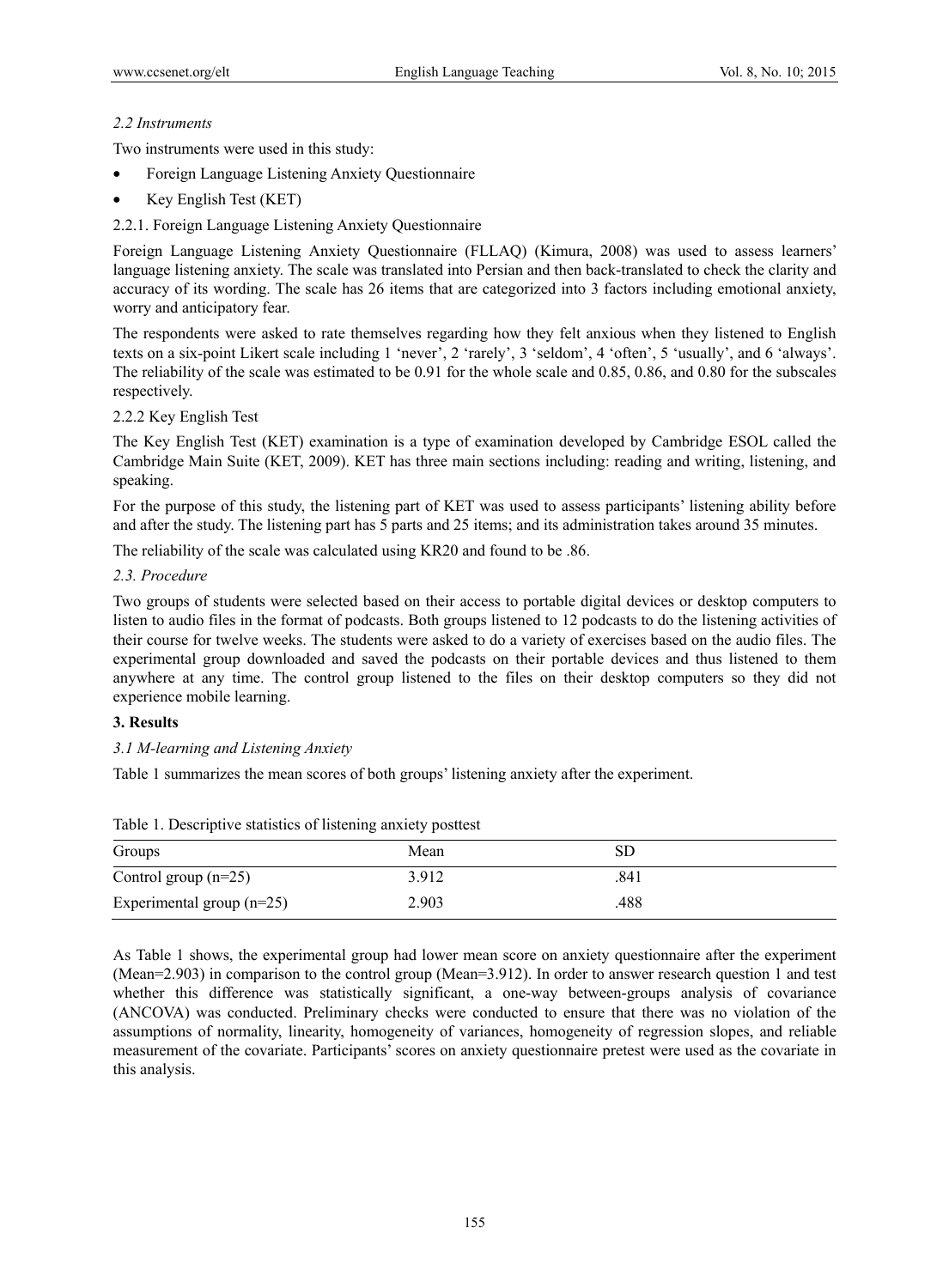| Source          | Type III Sum of Squares df |    | Mean Square | F      | Sig. | Partial Eta Squared |
|-----------------|----------------------------|----|-------------|--------|------|---------------------|
| Corrected Model | 19.745                     | 2  | 9.873       | 29.488 | .000 | .557                |
| Intercept       | 2.735                      |    | 2.735       | 8.169  | .006 | .148                |
| FLLAQ pretest   | 7.001                      |    | 7.001       | 20.912 | .000 | .308                |
| Group           | 12.894                     |    | 12.894      | 38.511 | .000 | .450                |
| Error           | 15.736                     | 47 | .335        |        |      |                     |
| Total           | 616.163                    | 50 |             |        |      |                     |
| Corrected Total | 35.481                     | 49 |             |        |      |                     |

#### Table 2. The result of ANCOVA

As Table 2 shows, the result of ANCOVA revealed that there was a significant difference between two groups in anxiety questionnaire posttest  $[F(1, 47) = 38.511; p = .000;$  partial eta squared=.450]. Accordingly, the conclusion can be drawn that the experience of mobile learning by podcasts has caused a lower level of listening anxiety in comparison to conventional computer-assisted learning that does not focus on using mobile devices in the process of learning and doing listening tasks.

#### *3.2 M-learning and Listening Comprehension*

Table 3 presents the mean scores of both groups' listening comprehension posttests.

|  |  | Table 3. Descriptive statistics of listening comprehension posttest |  |
|--|--|---------------------------------------------------------------------|--|
|  |  |                                                                     |  |
|  |  |                                                                     |  |
|  |  |                                                                     |  |

| Groups                      | Mean   | SD    |
|-----------------------------|--------|-------|
| Control group $(n=25)$      | 13.920 | 3.787 |
| Experimental group $(n=25)$ | 17.600 | 3.535 |

As Table 3 shows, the mean score of the experimental group is higher than (mean=17.600) that of the control group (mean=13.920) in listening posttest. To compare the means of both groups' listening posttests and to test whether their difference was statistically significant due to mobile learning intervention, a one-way between-groups analysis of covariance (ANCOVA) was conducted. Preliminary checks were conducted to ensure that there was no violation of the assumptions of normality, linearity, homogeneity of variances, homogeneity of regression slopes, and reliable measurement of the covariate. The scores on the pretests were treated as covariates to control for preexisting differences between the groups.

## Table 4. The result of ANCOVA

| Source             | Type III Sum of Squares df |    | Mean Square F |         | Sig. | Partial Eta Squared |
|--------------------|----------------------------|----|---------------|---------|------|---------------------|
| Corrected Model    | 667.198a                   | 2  | 333.599       | 82.861  | .000 | .779                |
| Intercept          | 21.795                     |    | 21.795        | 5.414   | .024 | .103                |
| <b>KET</b> pretest | 455.018                    |    | 455.018       | 113.020 | .000 | .706                |
| Group              | 119.974                    |    | 119.974       | 29.800  | .000 | .388                |
| Error              | 189.222                    | 47 | 4.026         |         |      |                     |
| Total              | 12931.000                  | 50 |               |         |      |                     |
| Corrected Total    | 856.420                    | 49 |               |         |      |                     |

As Table 4 shows, the result of ANCOVA revealed that there was a significant difference between two groups in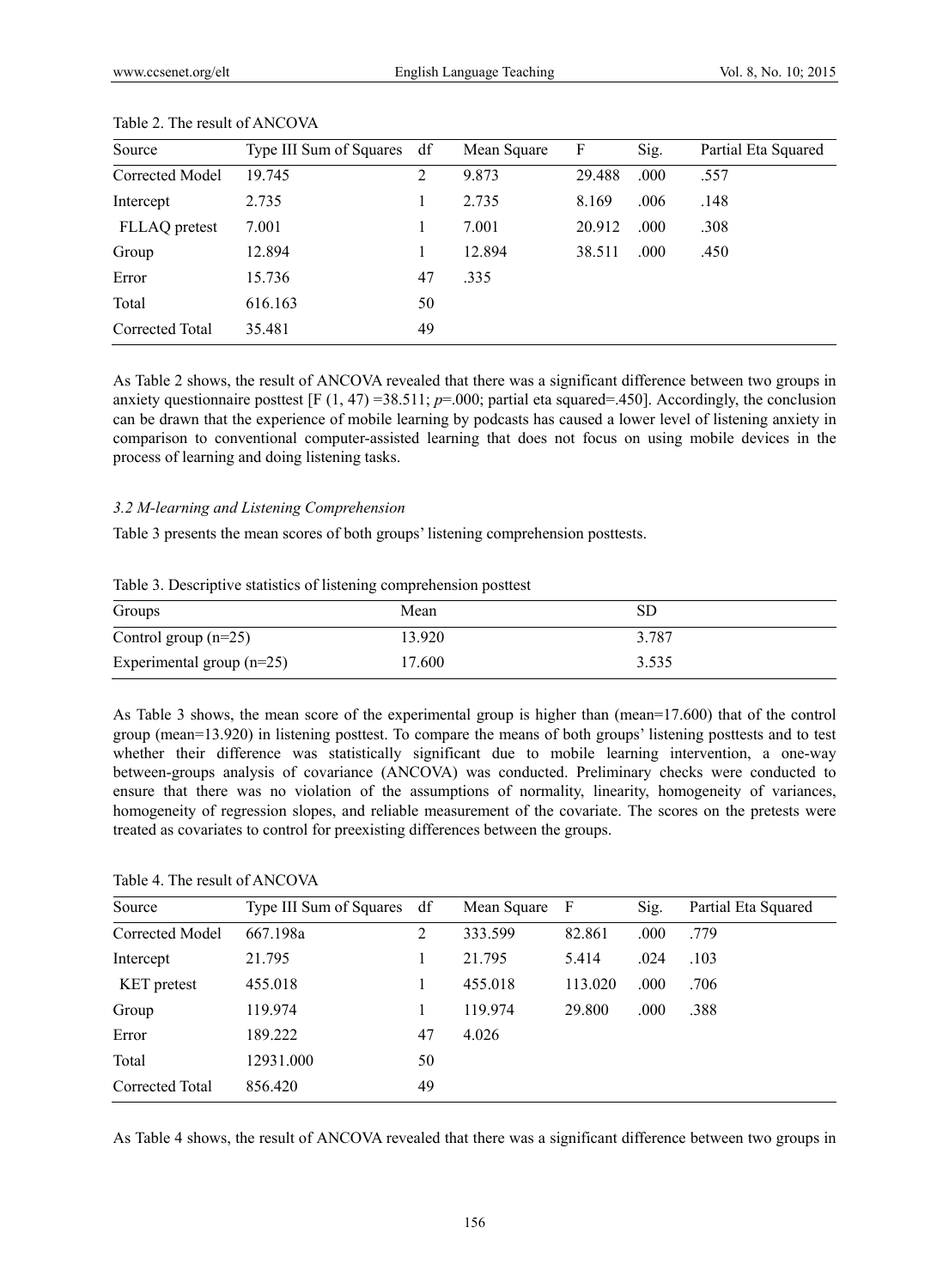listening posttest  $[F(1, 47) = 29.800; p=0.00;$  partial eta squared=.388] in favor of the experimental group. Accordingly, the conclusion can be drawn that mobile learning intervention has caused a higher level of listening comprehension in comparison to conventional computer-assisted learning that does not focus on using mobile devices in the process of learning and doing listening tasks.

#### **4. Discussion**

The aim of the current study was investigating the impact of mobile learning on EFL learners' listening anxiety and listening comprehension.

The findings revealed that doing listening activities by mobile devices has a significant effect on reducing language listening anxiety. The finding is in agreement with other studies and suggests that mobile learning and technology-based intervention contribute to a reduction in student anxiety as more confidence is generated as a result of increased comprehension ability (Evans, 2008). Podcasts provide flexible and mobile learning opportunities for students (Chinnery, 2006) that reduce their fear of listening and its difficulty and have huge potential in enhancing second language learners' listening skills (Stanley, 2005).

Traditional face to face classroom learning is characterized with certain features including a priori syllabus, fixed context of teaching, and predictable hours of study as well as principal components of one teacher, a textbook, and teaching methodology that is mostly based on class presence. Classroom variables such as uninteresting learning materials and boring teaching methodologies are found to be the sources of demotivation as "amotivated people feel a lack of competence or control over their external environments" (Falout, Elwood, Hood, 2009, p. 404). Students' demotivation can create negative attitudes towards the subject and the learning in general. Lack of motivation and negative attitudes can amplify worries and anxieties of learners in doing their class activities. Mobile learning, on the other hand, creates quick and simple interactions with people and technology; provides flexible materials that can be accessed in different contexts; and takes advantage of mobile devices not only to deliver learning but also to facilitate it (Sharples, Sánchez, Milrad, & Vavoula, 2009, p. 4). Due to the communicative nature of language learning, these features contribute to more relaxed learning experiences and thus motivate language learners to pursue difficult and challenging tasks like listening to a foreign language.

The findings also showed that mobile learning can have a significant effect on learners' improvement of listening comprehension ability which can be supported by the literature (e.g., Burston, 2013). The reason of this finding might be justified by the transitory nature of mobile learning and the point that students can listen to the material anytime and anywhere they wish (Goh, 2000) even outside the classroom (Hadley, 2001). In this ways there would be no time limitation for doing activities or assignments and language learners can do them at their own pace (Hew, 2009). Individualized instruction promotes learning responsibility and self-regulation among learners and guarantees successful learning and better accomplishment.

Listening comprehension has been found to be a difficult skill for foreign language learners. The difficulty of listening comprehension is related basically to the way the aural input is processed, as both bottom-up and top-down processing are involved in this complex process. While computer-based learning environments have been found to contribute to more successful listening, mobile learning has certain unique features that make the whole task less threatening and more accomplishable. These include:

(a) Portability - can take the computer to different sites and move around within a location.

(b) Social interactivity - can exchange data and collaborate with other people face to face.

(c) Context sensitivity - can gather data unique to the current location, environment, and time, including both real and simulated data.

(d) Connectivity - can connect handhelds to data collection devices, other handhelds, and to a common network that creates a true shared environment.

(e) Individuality - can provide unique scaffolding that is customized to the individual's path of investigation (Klopfer & Squire, 2008, as cited in Squire & Dikkers, 2012, p. 447).

The findings of the study corroborate other studies that the availability and affordability of portable media players among the young generation have paved the way for integrating podcasting technology into language classes and promoting m-learning. M-learning helps students use their mobile devices to go through the activities and tasks on-the-go. In case of language learning this feature of mobile learning is a more practical help, as "extending language learning outside of classroom time, especially where in-class language practice time is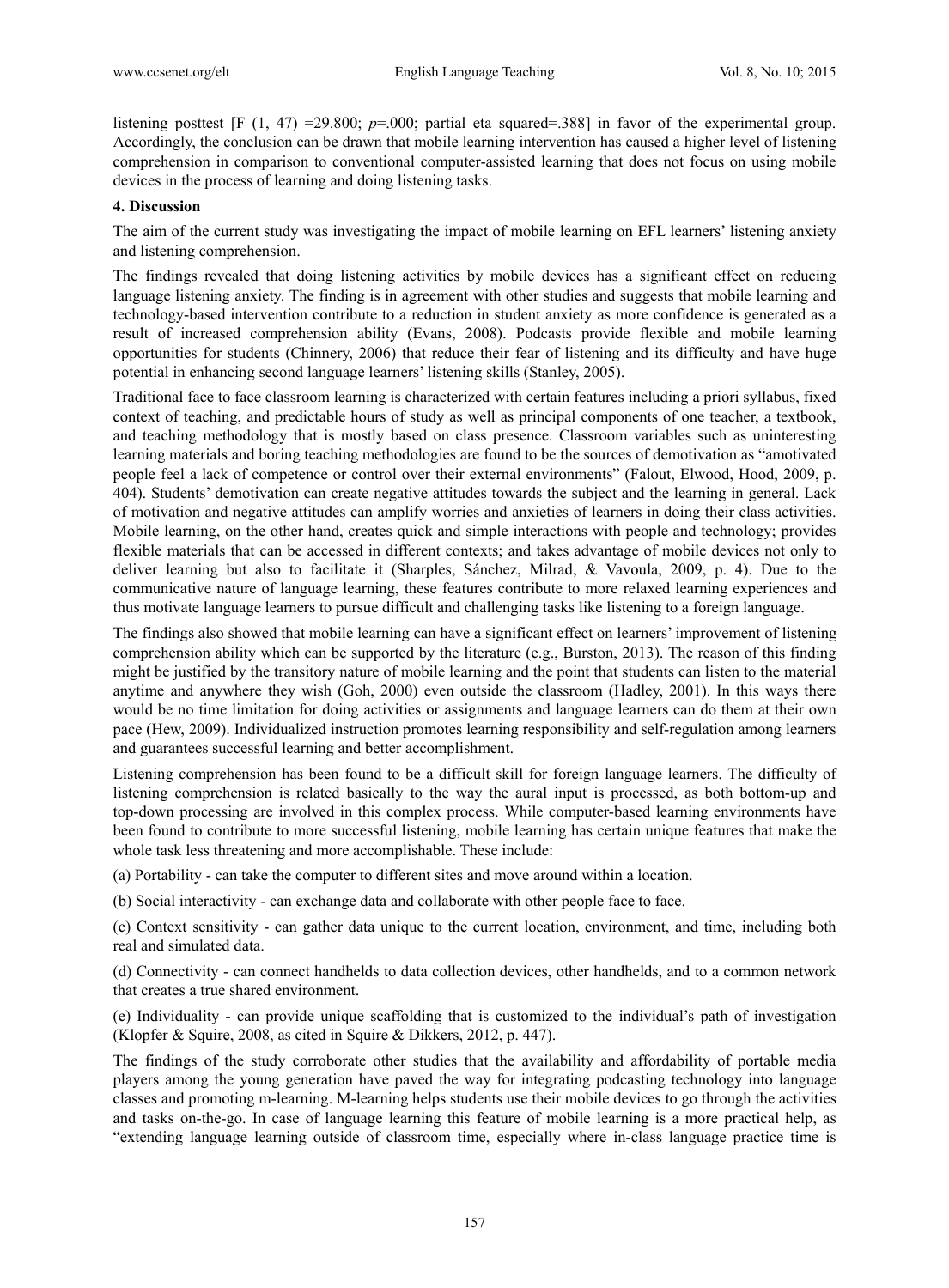limited, is essential to language acquisition" (Kennedy & Levy, 2009, cited in Steel, 2012, p. 2).

Further, mobile learning and podcasts can provide comprehensible input for the learners and thus increase their motivation (Krashen, 1985) and consequently promote their listening comprehension. This supports the role of podcasting in providing the added and informal language learning without increasing classroom time (Palalas, 2011).

#### **5. Conclusions**

Language learners are often overwhelmed by too much anxiety involved in the process of learning a foreign language and its skills. Listening skill as a highly anxiety provoking skill is one of the essential skills which need to be master and used for communication. The results of this paper indicated that mobile learning did have a significant effect on the listening comprehension ability of experimental group, and reduced the listening anxiety level of language learners. The study offers practical solutions for tackling emotional problems of EFL listeners such as practicing listening skill with cell phones and having extensive listening in the form of podcasts to be listened to at home or wherever the students like. When language learners have the opportunity to listen in informal situations without time limitation pressure, they are more motivated to listen to English and thus practice more.

The findings underline the need to use the state-of-the-art technologies in teaching and learning a foreign language. More follow-up research is however required to find the impact of other mobile learning technologies on the development of language skills and components. The future studies are urged to utilize mixed methods research design to gather both qualitative and quantitative data to probe into the effectiveness of utilizing mobile devices in language teaching/learning on the development of language ability and language learning motivation.

## **References**

- Anderson, P. (2007). *What is Web 2.0? Ideas, technologies and implications for education.* US: Technical Report, JISC.
- Bekleyen, N. (2009). Helping teachers become better English students: Causes, effects, and coping strategies for foreign language listening anxiety. *System, 37*, 664-675. http://dx.doi.org/10.1016/j.system.2009.09.010
- Bower, M., Hedberg, J., & Kuswara, A. (2009). Conceptualizing Web 2.0 enabled learning designs. Same places, different spaces. *Proceedings ASCILITE Auckland 2009.* Retrieved from http://www.ascilite.org.au/conferences/auckland09/procs/bower.pdf.
- Brittain, S., Glowacki, P., Van Ittersum, J., & Johnson, L. (2006). Podcasting lectures: Formative evaluation strategies helped identify a solution to a learning problem. *Education Quarterly, 3*, 24-31.
- Buck, G. (2001). *Assessing listening*. Cambridge: Cambridge University Press. http://dx.doi.org/10.1017/CBO9780511732959
- Burston, J. (2013). Mobile Assisted Language Learning: A selected annotated bibliography of implementation studies 1994-2012. *Language Learning & Technology, 17*(3), 157-225.
- Campbell, G. (2005). There's something in the air: Podcasting in education. *Educause Review, 40*(6), 32-47.
- Chinnery, G. M. (2006). Going to the MALL: Mobile Assisted Language Learning. *Language Learning & Technology, 10*(1), 9-16.
- Christenberry, B. (2003). Listening comprehension in the foreign language classroom. Retrieved from http://langlab.uta.edu/german/lana.rings/fall01gradstudents/2001paperchristenberry.htm
- Clothey, R., & Schmitt, C. (2008). *Education in motion: Innovating with iPods.* In C. Montgomerie, & J. Seale (Eds.), *Proceedings of ED-MEDIA* (pp. 629-639). VA: Chesapeake.
- Ellis, R. (1994). *The study of second language acquisition*. Oxford University Press.
- Evans, C. (2008). The effectiveness of m-learning in the form of podcast revision lectures in higher education. *Computers & Education, 50*, 491-498. http://dx.doi.org/10.1016/j.compedu.2007.09.016
- Falout, J, Elwood, J., & Hood, M. (2009). Demotivation: Affective states and learning outcomes. *System, 37*, 403-417. http://dx.doi.org/10.1016/j.system.2009.03.004
- Flowerdew, J. (1994). *Academic listening: Research perspectives*. Cambridge: Cambridge University Press.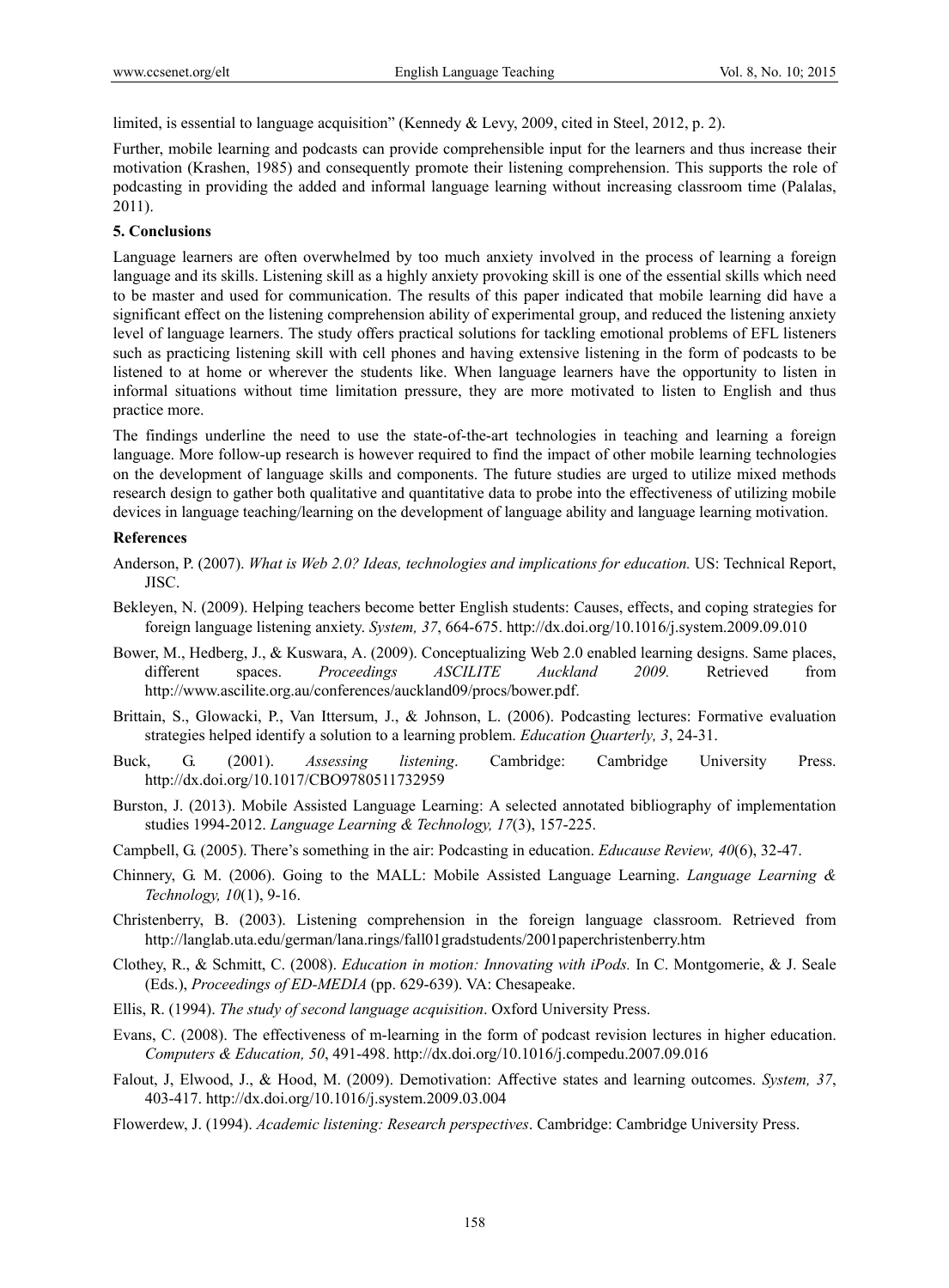- France, D., & Wheeler, A. (2007). Reflections on using podcasting for student feedback. *Gees Planet, 18,* 9-11. http://dx.doi.org/10.11120/plan.2007.00180009
- Ghapanchi, Z., & Golparvar, E. (2012). Foreign language listening anxiety in Iranian EFL context. *International Journal of Social Sciences and Humanities, 1*, 16-22.
- Gilmore, A. (2007). Authentic materials and authenticity in foreign language learning. *Language Teaching, 40*, 97-118. http://dx.doi.org/10.1017/S0261444807004144
- Goh, C. C. (2000). A cognitive perspective on language learners' listening comprehension problems. *System, 28*, 55-75. http://dx.doi.org/10.1016/S0346-251X(99)00060-3
- Gonen, M. (2009). The relationship between FL listening anxiety and foreign language listening strategies: The case of Turkish EFL learners. *Proceedings of the 5th WSEAS/IASME International Conference on Educational Technologies (EDUTE' 09).*
- Graham, S. (2003). Learner strategies and advanced level listening comprehension. *Language Learning Journal*, *28*, 64-69. http://dx.doi.org/10.1080/09571730385200221
- Graham, S. (2006). Listening comprehension: The learners' perspective. *System, 34*, 165-182. http://dx.doi.org/10.1016/j.system.2005.11.001
- Gregerson, T. S. (2003). To err is human: A reminder to teachers of language-anxious students. *Foreign Language Annals, 36*(1), 25-32. http://dx.doi.org/10.1111/j.1944-9720.2003.tb01929.x
- Gregersen, T. S. (2007). Breaking the code of silence: A study of teachers' nonverbal decoding accuracy of foreign language anxiety. *Language Teaching Research, 11*(2), 209-221. http://dx.doi.org/10.1177/1362168807074607
- Hadley, A. O. (2001). *Teaching language in context*. Boston, MA: Heinle & Heinle.
- Henry, A. (2011). You Tube hits 3 billion views per day, 48 hours of video uploaded per minute. Retrieved from http://www.geek.com/articles/news/youtube-hits-3-billion-views-per-day-48-hours-of-video-uploaded-perminute-20110526/
- Hew, K. (2009). Use of audio podcast in K-12 and higher education: A review of research topics and methodologies. *Educational Technology Research and Development, 57*(3), 333-357. http://dx.doi.org/10.1007/s11423-008-9108-3
- Horwitz, E. K., Horwitz, M. B., & Cope J. A. (1986). Foreign language classroom anxiety. *Modern Language Journal, 70*, 125-132. http://dx.doi.org/10.1111/j.1540-4781.1986.tb05256.x
- Ito, Y. (2001). Effect of reduced forms on ESL learners' input-intake process. *Second Language Studies, 20*(1), 99-124.
- Jenkins, M., & Lynch, K. (2007). *I want to tell you a story*. Paper presented at the 23rd annual ASCILITE conference, Sydney, Australia, 3-6 December 2007. Retrieved from http://www.ascilite.org.au/conferences/ sydney06/proceeding/pdf\_papers/p74.pdf
- Kay, R., & Kletskin, I. (2012). Evaluating the use of problem-based video podcasts to teach mathematics in higher education. *Computer & Education,* 59, 619-627.
- KET. (2009). *Cambridge Key English Test 4.* Cambridge: Cambridge University Press*.*
- Kim, J. H. (2000). *Foreign language listening anxiety: A study of Korean students learning English*. Unpublished doctoral dissertation, University of Texas, Austin.
- Kim, D. (2011). Incorporating podcasting and blogging into a core task for ESOL teacher candidates. *Computers & Education, 56*(3), 632-641.
- Kimura, H. (2008). Foreign language listening anxiety: Its dimensionality and group differences. *JALT Journal, 30*, 137-196.
- Krashen, S. D. (1985). *The input hypothesis: Issues and implications.* New York: Longman.
- Lazzari, M. (2009). Creative use of podcasting in higher education and its effect on competitive agency. *Computers & Education, 52*, 27-34. http://dx.doi.org/10.1016/j.compedu.2008.06.002
- Li, M. (2011). Use of wikis in second/foreign language classes: A literature review. *CALL-EJ, 13*, 17-35.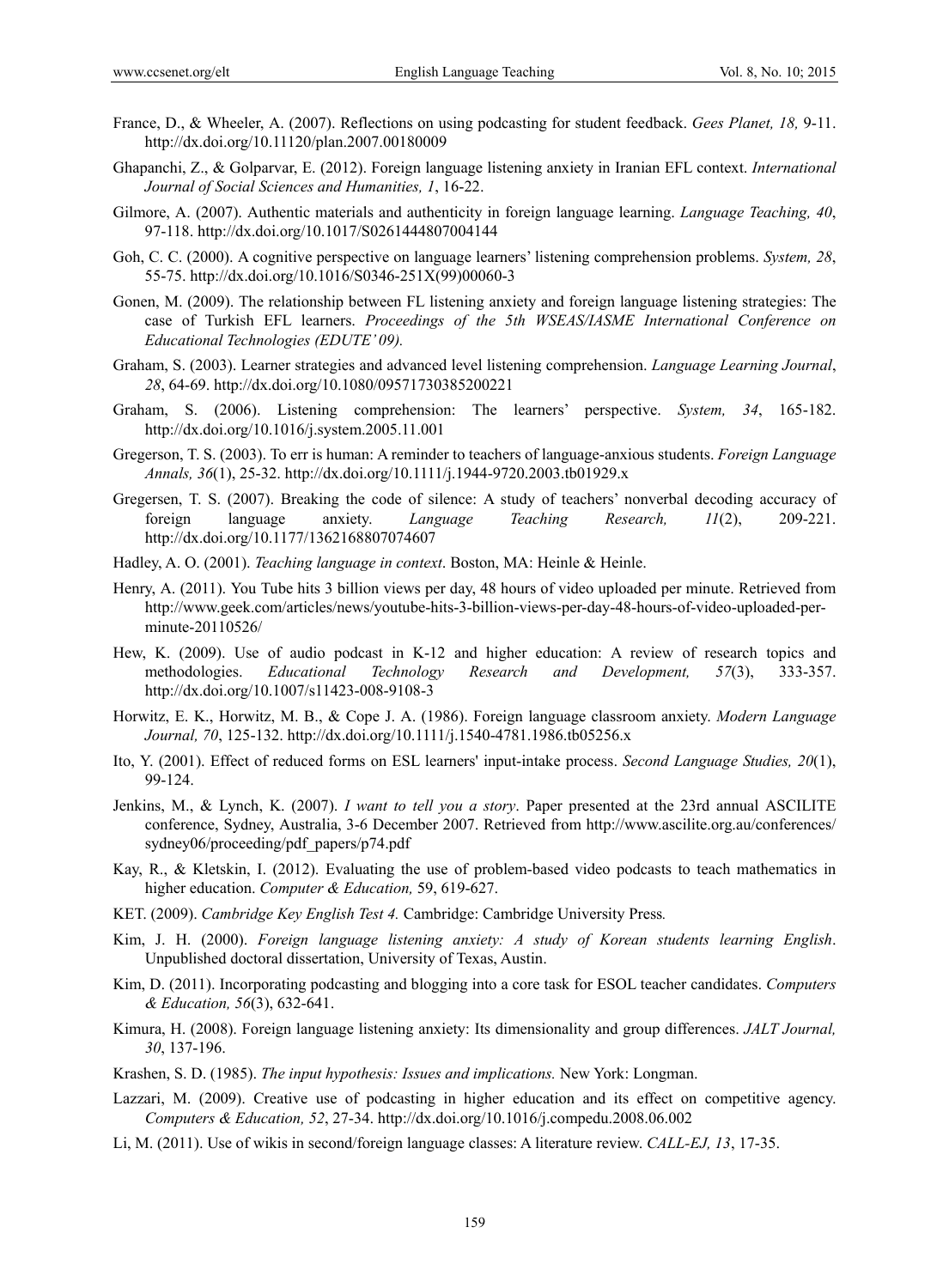- MacIntyre, P. D., & Gardner, R. C. (1989). Anxiety and second language learning: Toward a theoretical clarification. *Language Learning, 39*(2), 251-275. http://dx.doi.org/10.1111/j.1467-1770.1989.tb00423.x
- Mathieu, J. (2009). Blogs, podcasts, and wikis: The new names in information dissemination. *American Dietetic Association, 107*, 553-555. http://dx.doi.org/10.1016/j.jada.2007.02.027
- McKinney, D., Dyck, J. L., & Luber, E. S. (2009). ITunes university and the classroom: Can podcasts replace professors? *Computers & Education, 52*, 617-623. http://dx.doi.org/10.1016/j.compedu.2008.11.004
- McKinney, A. A., & Page, K. (2009). Podcasts and videostreaming: Useful tools to facilitate learning of Pathophysiology in undergraduate nurse education. *Nurse Education in Practice, 9*, 372-376. http://dx.doi.org/10.1016/j.nepr.2008.11.003
- McLoughlin, C., & Lee, M. (2007). Listen and learn: A systematic review of the evidence that podcasting supports learning in higher education*.* In C. Montgomerie, & J. Seale (Eds.), *Proceedings of ED-MEDIA* (pp. 1669-1677). VA: Chesapeake.
- Meng, P. (2005). Podcasting and vodcasting: A white paper. Retrieved from http://edmarketing.apple.com/adcinstitute/wp-content/Missouri\_Podcasting\_White\_Paper.pdf
- Mills, N., Pajares, F., & Herron, C. (2006). A reevaluation of the role of anxiety: Self-efficacy, anxiety, and their relation to reading and listening proficiency. *Foreign Language Annals, 39*, 276-295. http://dx.doi.org/10.1111/j.1944-9720.2006.tb02266.x
- O'Bannon, B. W., Lubke, J. K., Beard, J. L., & Britt, V. G. (2011). Using podcasts to replace lecture: Effects on student achievement. *Computers & Education, 57*, 1885-1892. http://dx.doi.org/10.1016/j.compedu.2011.04.001
- Osada, N. (2004). Listening comprehension research: A brief review of the past thirty years. *Dialogue, 3*, 53-66.
- Ozbay, M. (2010). Turkish education neglected area: Listening training. *Turkish language teaching articles* (pp. 191-201). Ankara: Oncu Book.
- Palalas, A. (2011). Mobile-Assisted Language Learning: Designing for your students. In S. Thouësny, & L. Bradley, (Eds.), *Second language teaching and learning with technology*. Research-publishing.net: Voillans. http://dx.doi.org/10.14705/rpnet.2011.000007
- Piechurska-Kuciel, E. (2008). *Language anxiety in secondary grammar school students*. Opole: Wydawnictwo Uniwersytetu Opolskiego.
- Prensky, M. (2001). Digital natives, digital immigrants. *On the Horizon, 9*, 1-6. http://dx.doi.org/10.1108/10748120110424816
- Rahimi, M., & Katal, M. (2012). The role of metacognitive listening strategies awareness and podcast-use readiness in using podcasting for learning English as a foreign language. *Computers in Human Behavior, 28*, 1153-1161. http://dx.doi.org/10.1016/j.chb.2012.01.025
- Rosell-Aguilar, F. (2007). Top of the Pods-In search of a podcasting "Pedagogy" for language learning. *Computer Assisted Language Learning, 20*, 471-492. http://dx.doi.org/10.1080/09588220701746047
- Rost, M. (2002). *Teaching and researching listening*. London: Longman.
- Salmon, G., Mobbs, R., Edirisingha, P., & Dennett, C. (2008). Podcasting technology*.* In G. Salmon, & P. Edirisingha (Eds.), *Podcasting for learning in universities* (pp. 20-32). New York: Open University Press.
- Squire, K., & Dikkers, S. (2012). Amplifications of learning: Use of mobile media devices among youth. *Convergence: The International Journal of Research into New Media Technologies*, *18*, 445-464. http://dx.doi.org/10.1177/1354856511429646
- Sharples, M., Arnedillo-Sánchez, I., Milrad, M., & Vavoula, G. (2009). Mobile learning: Small devices, big issues. In N. Balacheff, N., Ludvigsen, S., de Jong, T., Lazonder, A., Barnes, & L. Montandon (Eds.). *Technology-enhanced learning* (pp. 233-249). Heidelberg: Springer.
- Stanley, G. (2005). An Introduction to podcasting for EFL/ESL teachers. Podcast posted on BLOG-EFL website. Retrieved from http://blog-efl.blogspot.com
- Steel, C. (2012). Fitting learning into life: Language students' perspectives on benefits of using mobile apps.